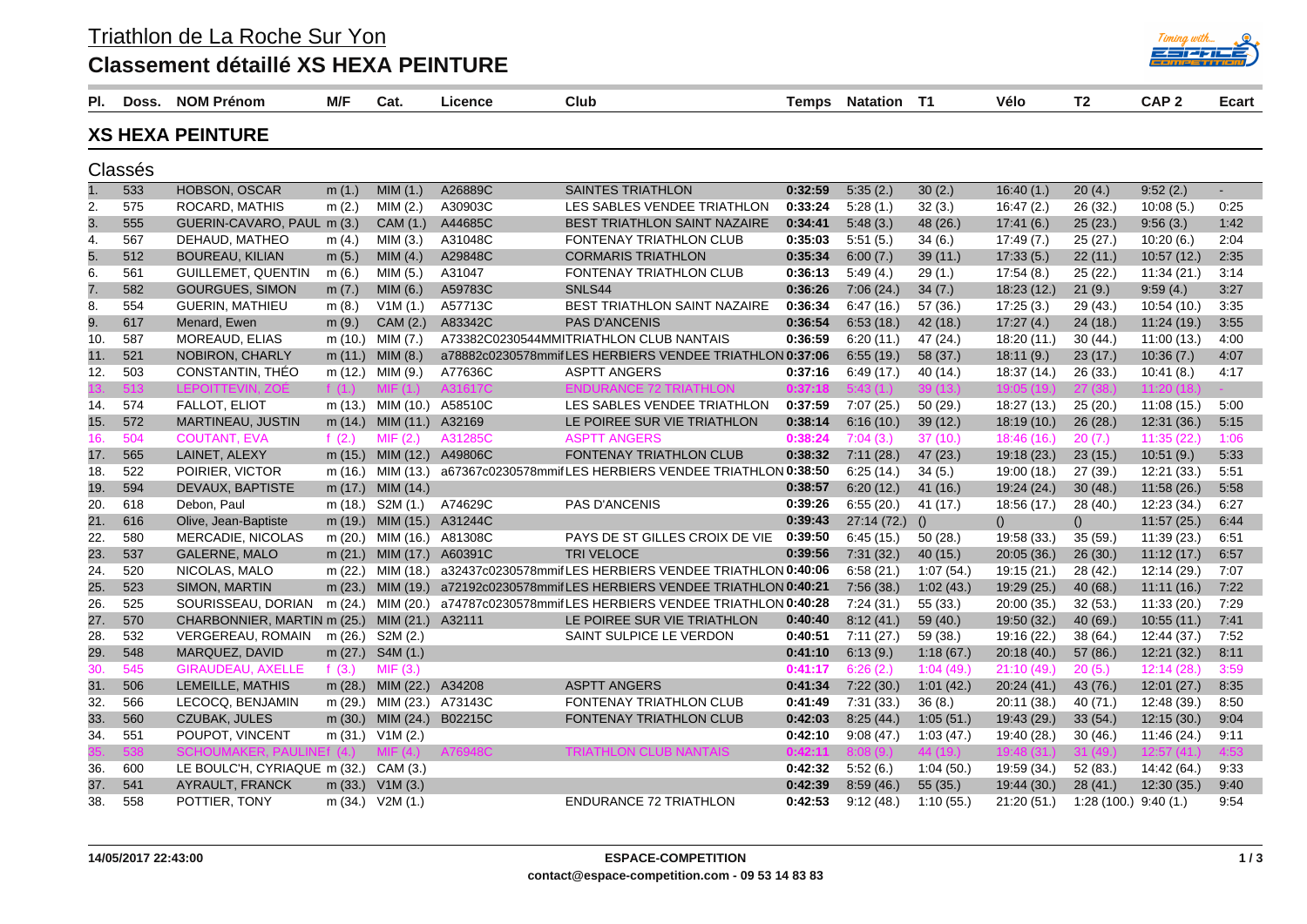

| PI. | Doss. | <b>NOM Prénom</b>                    | M/F       | Cat.                      | Licence        | Club                                                    | Temps   | <b>Natation</b>          | T1               | Vélo             | T2               | CAP <sub>2</sub>         | Ecart |
|-----|-------|--------------------------------------|-----------|---------------------------|----------------|---------------------------------------------------------|---------|--------------------------|------------------|------------------|------------------|--------------------------|-------|
| 39. | 556   | QUESTERBERT,                         | m(35.)    | MIM $(25.)$               | A45474C        | BEST TRIATHLON SAINT NAZAIRE                            | 0:42:56 | 7:06(23.)                | 50(30.)          | 19:31 (26.)      | 32(51.)          | 14:54 (68.)              | 9:57  |
| 40. | 524   | SOULARD, CLEMENT                     | m(36.)    | MIM (26.)                 |                | a68315c0230578mmifLES HERBIERS VENDEE TRIATHLON 0:43:00 |         | 7:40(37.)                | 1:12(58)         | 20:47 (42.)      | 18(1.)           | 13:00 (42.)              | 10:01 |
| 41. | 606   | POIRIER, YANIS                       |           | m (37.) CAM (4.)          |                |                                                         | 0:43:42 | 7:17(29.)                | 1:22(73)         | 22:08(59.)       | 33(56.)          | 12:19(31.)               | 10:43 |
| 42. | 589   | BABIN, LÉO                           | m (38.)   | MIM (27.)                 | A49414         | <b>VSF TRIATHLON</b>                                    | 0:43:47 | 6:12(8.)                 | 36(9.)           | 18:39 (15.)      | 25(21.)          | 17:52 (95.)              | 10:48 |
| 43. | 510   | PAUL, MARINE                         | m $(39.)$ | MIM (28.)                 | 0230543FMIFRA  | <b>BEST TRIATHLON SAINT NAZAIRE</b>                     | 0:44:00 | 7:03(22.)                | 1.14(61)         | 22:27(65.)       | 27(37)           | 12:46(38.)               | 11:01 |
| 44. | 612   | Paul, Mathias                        | m $(40.)$ | V1M(4.)                   | A29785C        | <b>BEST TRIATHLON</b>                                   | 0:44:01 | 7:09(26.)                | ()               | 49:52 (104.)     | $\langle$ )      | 56:35 (103.)             | 11:02 |
| 45. | 568   | DELATTRE, JEAN                       |           | m (41.) MIM (29.)         |                | LA ROCHE VENDEE TRIATHLON                               | 0:44:02 | 7:34(35.)                | 1:01(41.)        | 20:48 (43.)      | 21(10.)          | 14:15(52.)               | 11:03 |
| 46. | 595   | DEVAUX, TOM                          |           | m (42.) CAM (5.)          |                |                                                         | 0:44:02 | 6:23(13.)                | 47 (25.)         | 19:11 (20.)      | 34(58)           | 17:03 (94.)              | 11:03 |
|     | 73    |                                      |           |                           |                | LES SARLES VENDEE                                       | 0.4430  |                          |                  | 21:07            |                  |                          | 7:12  |
| 48. | 519   | <b>BEJIN, KILLIAN</b>                |           | m (43.) MIM (30.)         |                | a78393c0230578mmifLES HERBIERS VENDEE TRIATHLON 0:44:38 |         | 7:33(34)                 | 1:02(44.)        | 21:07 (48.)      | 24(19.)          | 14:28 (56.)              | 11:39 |
| 49. | 517   | REMAUD, BENJAMIN                     | m $(44.)$ | JUM(1.)                   | A92364C        | LE POIREE SUR VIE TRIATHLON                             | 0:44:40 | 9:24(50.)                | 1:26(78.)        | 20:16 (39.)      | 43 (74.)         | 12:48(40.)               | 11:41 |
| 50. | 552   | BERTRAND, AXEL                       |           | m (45.) MIM (31.) A84752C |                | <b>ASPTT ANGERS</b>                                     | 0:44:45 | 29:09 (73.)              | $\left( \right)$ | ()               | $\left( \right)$ | 14:55 (70.)              | 11:46 |
|     | 71    | FRADET.                              |           |                           | A77807         | LE POIREE SUR VIE TRIATHLON                             | 0:45:13 |                          |                  |                  |                  | 14:00 (48                |       |
| 52. | 544   | <b>GALLANT, ODILON</b>               |           | m (46.) V1M (5.)          |                |                                                         | 0:45:53 | 8:00(39)                 | 1.17(65)         | 19:34 (27.)      | 40 (70.)         | 16:18 (85.)              | 12:54 |
|     |       | <b>GALLANT, FI</b>                   | f (7      |                           |                |                                                         | 0:45:53 |                          |                  |                  |                  | 16:41                    |       |
| 54. | 585   | <b>MENORET, AMBRE</b>                | f $(8.)$  | MIF(7.)                   |                | A73202C0230544FMI TRIATHLON CLUB NANTAIS                | 0:46:08 | 7:32(5.)                 | 1:17(66)         | 22:24(63)        | 22(13.)          | 14:30(59)                | 8:50  |
| 55. | 529   | ROY, FANTIN                          |           | m $(47.)$ MIM $(32.)$     | A31109C        | <b>LUCON AIGUILLON VENDEE</b>                           | 0:46:18 | 8:35(45.)                | 1:03(46.)        | 21:21(52.)       | 19(2.)           | 14:57 (72.)              | 13:19 |
| 56. | 613   | Arnaud, Gwenael                      | m (48.)   | V2M(2.)                   |                |                                                         | 0:46:19 | ()                       | 48:24 (105.)     | $\left( \right)$ | 1:13:36          | 34:12 (102.)             | 13:20 |
| 57. | 591   | CHALLET, ADRIEN                      |           | m (49.) S1M (1.)          |                |                                                         | 0:46:21 | 10:25(59)                | 2:28(96.)        | 21:53(56.)       | 25(25.)          | 11:06(14.)               | 13:22 |
| 58. | 501   | <b>CAZAUBON, SOLINE</b>              | f $(9.)$  | S2F(1.)                   | <b>B02059C</b> | <b>ACT'AVENTURE</b>                                     | 0:46:29 | 9:23(20)                 | 1:25(76)         | 20:57(45.)       | 35(60)           | 14:05(50)                | 9:11  |
|     | 578   | <b>MOULIN, ROSE</b>                  | f $(10.)$ | S2F(2)                    |                | <b>PAYS D'ANCENIS CLUB TRIATHI C</b>                    | 0:46:31 | 8:52(13)                 | 44(20.)          | 22:06(58)        | 38 (65.)         | 14:08(51)                | 9:13  |
| 60. | 564   | ARNAUD, FÉLIX                        | m(50.)    | CAM (6.)                  | A31036C        | <b>FONTENAY TRIATHLON CLUB</b>                          | 0:46:34 | 7:35(36)                 | 54 (32.)         | 22:29 (66.)      | 19(3.)           | 15:14 (77.)              | 13:35 |
| 61. | 505   | <b>GIFFARD, FRANCK</b>               | m $(51.)$ | V6M(1.)                   | A84458C        | <b>ASPTT ANGERS</b>                                     | 0:46:39 | 10:21(58.)               | 45 (22.)         | 20:56 (44.)      | 49(80)           | 13:44(46.)               | 13:40 |
| 62. | 583   | PEYGOURDI, PERRINE                   | f $(11.)$ | MIF(8.)                   | A30945C        | <b>TRIATHLON ATLANTIQUE</b>                             | 0:46:45 | 8:00(7)                  | 1:16(64)         | 22:02(57.)       | 34(57)           | 14:50 (66.)              | 9:27  |
| 63. | 549   | MORISSET, ROMAIN                     |           | m (52.) S3M (1.)          |                |                                                         | 0:46:47 | 10:02(52.)               | 1:29(79)         | 21:02(46.)       | 39(66)           | 13:33(44)                | 13:48 |
| 64. | 619   | Brochard, Nicolas                    |           | m (53.) S3M (2.)          | A89243C        | LSVT                                                    | 0:47:24 | 8:20(42.)                | 1:35(83)         | 22:12 (60.)      | 50(81.)          | 14:24 (55.)              | 14:25 |
|     | 49    | <b>BARITEAU, CORALIE</b>             | f $(12)$  |                           |                |                                                         | 0:47:32 |                          | 1:14(60)         | 21:18(5)         | 43 (73.          | 13:45 (47)               | 10:14 |
| 66. | 508   | DE BACKER, AXELLE                    | f $(13.)$ | MIF (9.)                  | A97515         | <b>ASPTT ANGERS</b>                                     | 0:47:32 | 8:10(11)                 | 1:04(48)         | 22:39(67.)       | 27(36.)          | 15:09 (74.)              | 10:14 |
|     | 515   | <b>DUBIN, LISON</b>                  | f $(14)$  | CAF(2)                    | A78891C        | LE POIREE SUR VIE TRIATHLON                             | 0:47:51 | 8:54(14)                 | 53(<br>31.)      | 23:11(72)        | 20(6)            | 14:30 (57.)              | 10:33 |
| 68. | 563   | JOVANOVIC, LÉA                       | f $(15.)$ | MIF (10.)                 | A81406C        | <b>FONTENAY TRIATHLON CLUB</b>                          | 0:48:00 | 8:11(12)                 | 1:19(69)         | 23:10(71)        | 26(31.)          | 14:52(67.)               | 10:42 |
| 69. | 562   | JOVANOVIC, EMMANUELm (54.) V1M (6.)  |           |                           | A32457C        | <b>FONTENAY TRIATHLON CLUB</b>                          | 0:48:01 | 8:10(40.)                | 1:22(72.)        | 23:02 (69.)      | 30(45.)          | 14:54 (69.)              | 15:02 |
| 70. | 592   | COURONNEAUD, JEAN m (55.) V6M (2.)   |           |                           | a31103c        |                                                         | 0:48:04 | $11:33(66.)$ $1:18(68.)$ |                  | 20:06 (37.)      | 30(47.)          | 14.34(61)                | 15:05 |
| 71. | 598   | GOUPILLEAU, VINCENT m (56.) S3M (3.) |           |                           |                |                                                         | 0:48:12 | 10:20 (57.) 1:57 (92.)   |                  | 21:31(54)        | 45(78.)          | 13:36(45.)               | 15:13 |
| 72. | 557   | CAVARO, EMMANUELLE f (16.)           |           | V1F(1.)                   | A98010         | <b>BEST TRIATHLON SAINT NAZAIRE</b>                     | 0:49:20 | 9:18(19)                 | 1:19 (70.)       | 23:14(74)        | 1:04(92)         | 14:22 (54.)              | 12:02 |
| 73. | 540   | ARNAUD, RONAN                        |           | m (57.) S2M (3.)          |                |                                                         | 0:49:21 | $10:16(53)$ 59 (39.)     |                  | 22:27 (64.)      | 39(67.)          | 14:57(71)                | 16:22 |
| 74. | 602   | NICOLLEAU, SOPHIE                    | f $(17.)$ | S4F (1.)                  |                |                                                         | 0:49:34 | 8:07(8.)                 | 1:21(71)         | 23:52 (80.)      | 54(84)           | 15:16 (78.)              | 12:16 |
|     | 530   | <b>ROUAULT, MARIE</b>                |           | f $(18.)$ V1F $(2.)$      |                | <b>PAYS D'ANCENIS CLUB TRIATHLO</b>                     | 0:49:39 | 9:16(18)                 | 48(27)           | 23:08 (70.)      | 33(55)           | 15:50 (84.)              | 12:21 |
| 76. | 579   | <b>JOLLY, LIA</b>                    | f $(19.)$ | MIF (11.)                 | A63814C        | PAYS DE ST GILLES CROIX DE VIE                          | 0:50:02 | 9:44(23)                 | 1:12(57.)        | 23:50 (79.)      | 43(75)           | 14:30 (58.)              | 12:44 |
| 77. | 527   | BOURASSEAU,                          | m (58.)   | SIM (2.)                  | B03344L        | <b>LUCON AIGUILLON VENDEE</b>                           | 0:50:27 | 10:18(54)                | 2:26(95.)        | 21:46(55.)       | 1:18(97.)        | 14:37 (62.)              | 17:28 |
| 78. | 611   | Goupille, Pegguy                     | f $(20.)$ | V1F(3)                    |                |                                                         | 0:50:37 | 9:11(17)                 | 1:14(59)         | 22:16 (62.)      | 57(85)           | 16:55 (93.)              | 13:19 |
| 79. | 511   | MATHE, THIERRY                       | m $(59.)$ | V2M(3.)                   | a93122c        | <b>CHANTONNAY</b>                                       | 0:50:56 | 11:19(63)                | 1:58(93)         | 21:31(53)        |                  | $1:35(101.)$ 14:31 (60.) | 17:57 |
| 80. | 553   | <b>ESNAULT, CORENTIN</b>             |           | m (60.) CAM (7.)          | A91430C        | <b>ASPTT ANGERS</b>                                     | 0:51:00 | 9:13(49)                 | 1:48 (91.)       | 24:24 (84.)      | 26(34.)          | 15:06 (73.)              | 18:01 |